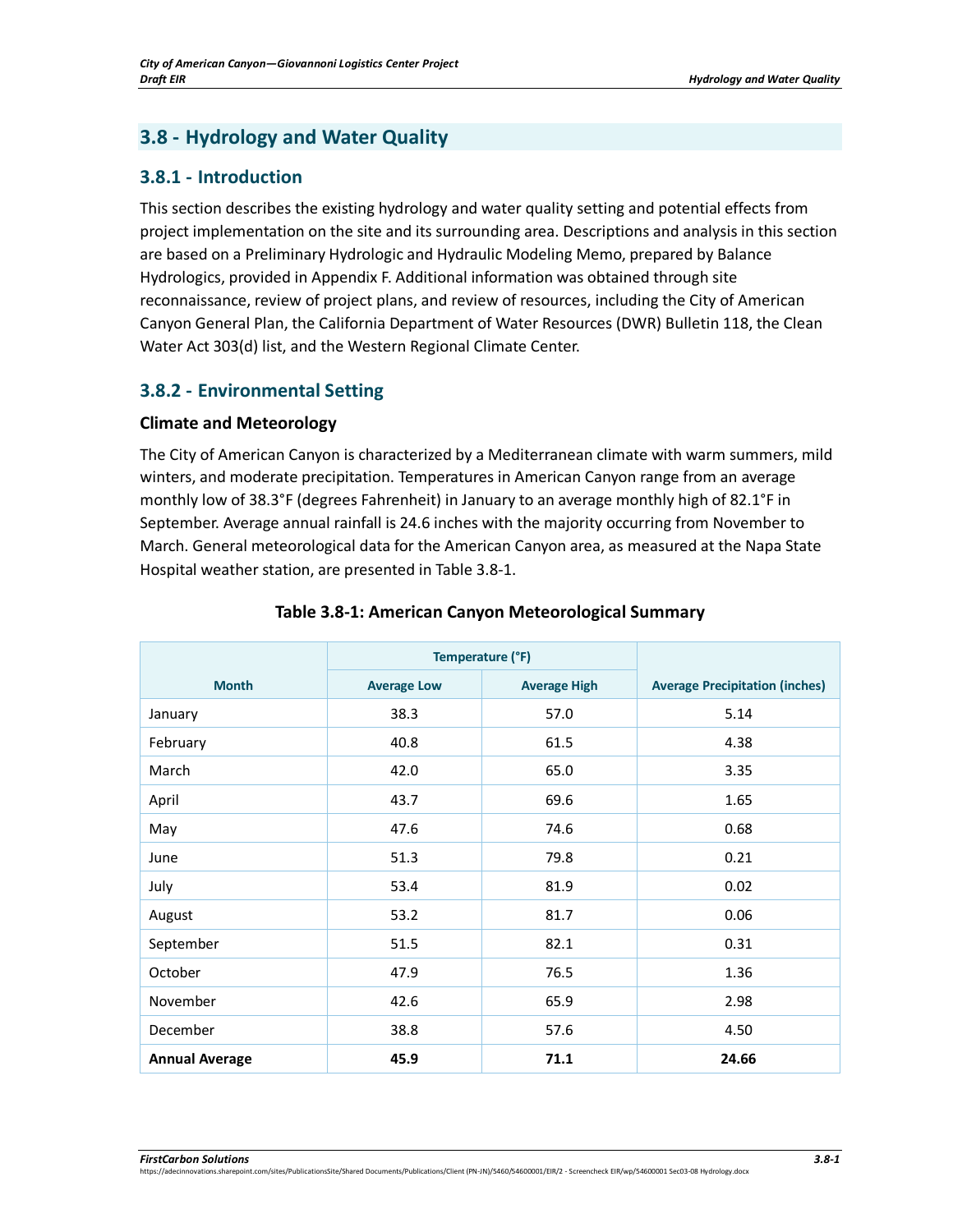|                                                                                                                                                                                              | Temperature (°F)   |                     |                                       |  |
|----------------------------------------------------------------------------------------------------------------------------------------------------------------------------------------------|--------------------|---------------------|---------------------------------------|--|
| <b>Month</b>                                                                                                                                                                                 | <b>Average Low</b> | <b>Average High</b> | <b>Average Precipitation (inches)</b> |  |
| Notes:<br>Averages derived from measurements taken between January 1, 1893, and June 10, 2016, at Napa State Hospital (WRCC<br>ID# 046074).<br>Source: Western Regional Climate Center 2021. |                    |                     |                                       |  |

## **Regional Hydrology**

The project site is located within the 426-square-mile Napa River Watershed. The Napa River drains 47 tributaries along its 55-mile length from the headwaters of Mount St. Helena in the Mayacamas Mountain Range at approximately 3,700 feet above mean sea level to San Pablo Bay, part of San Francisco Bay.

Within the large Napa River Watershed, major land cover types are forest (35 percent), grassland/rangeland (23 percent), and agriculture (19 percent). The San Francisco Bay Regional Water Quality Control Board (RWQCB) indicates that two-thirds of the agricultural land is vineyards, and urban development covers approximately 8 percent of the watershed. The majority of streams in the Napa Valley have been altered by urbanization, agriculture, and grazing. Since the 1800s, large sections of the Napa River have been straightened, the banks hardened, flows redirected, and several levees constructed.

At a more local scale, the project site has a contributing watershed area of 650 acres, measured where No Name Creek leaves the northwest corner of the site. Site drainage and the watershed boundary have been heavily influenced by the construction of ditches, roadway embankments, and other development. It is plausible that an additional area east of State Route 29 (SR-29) contributes runoff to the project site; however, this area does not affect the hydrology of the development footprint because it is either (1) routed through the drainage channel along Airport Road (which will not be affected by the project), or (2) routed through the undeveloped land to the south of the project site (also unaffected by the project). The watershed is not part of one of the larger, regional watersheds used for stormwater master planning.

### **Storm Drainage**

The project site is undeveloped and does not have any existing storm drainage facilities. Runoff either ponds on-site and percolates into the soil or sheet flows into the municipal storm drainage facilities within Green Island Road.

### **Surface Water Quality**

The Napa River is listed as impaired on the Clean Water Act 303(d) list for pathogens and sediment/siltation. These pollutants are a result of agriculture, urban runoff, and storm sewers; land development; and construction. The Napa River was previously listed on the Clean Water Act 303(d) list for nutrients; however, the RWQCB de-listed the Napa River for this pollutant in 2014 (Resolution Number R2-2014-0006).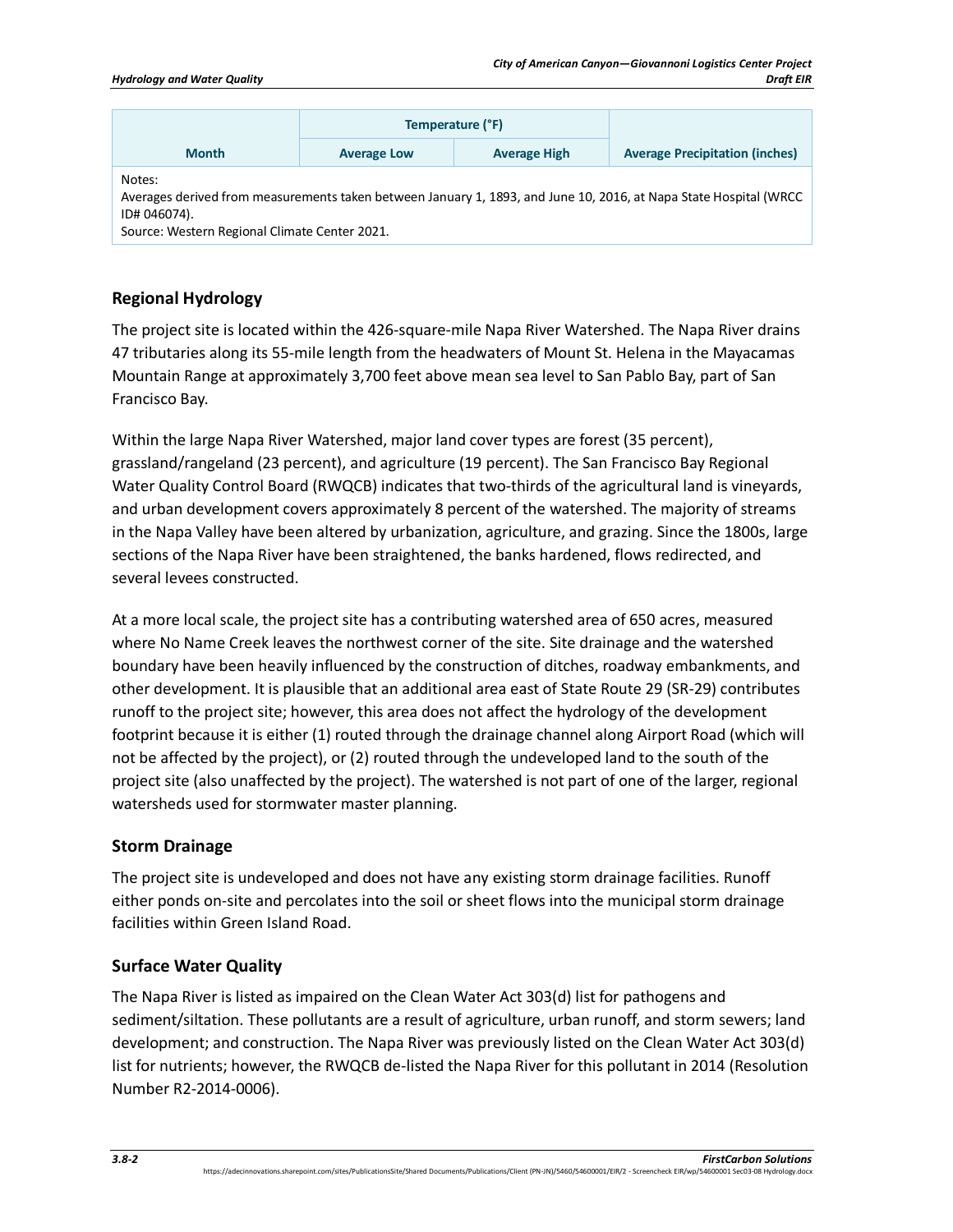## **Groundwater**

The project site is located within the 40,500-acre Napa-Sonoma Lowlands Groundwater Subbasin. The subbasin consists primarily of alluvium and alluvial fans that were deposited at and near the mouths of the Napa River and Sonoma Creek adjacent to San Pablo Bay. To a lesser extent, portions of the City are underlain by sandstone and mudstone/shale, of which the former comprises some of the more productive water-bearing units within the region. The City of American Canyon does not maintain any municipal groundwater wells; however, as many as 41 private wells have been identified that draw from the subbasin within and near the City. Nearly all of these wells reported relatively low-flow rates, ranging from 0.5 gallon per minute (gpm) to 45 gpm.

## *Groundwater Quality*

Groundwater quality in the Napa-Sonoma Lowlands Subbasin is generally suitable for municipal and agricultural uses. Primary constituents of concern are high total dissolved solids (TDS), nitrate, boron, and organic compounds. High TDS are typically found in wells in areas closest to the San Francisco Bay. The DWR indicates that the Napa-Sonoma Lowlands Subbasin shows a TDS range of 50 to 300 milligrams per liter (mg/L) with an average of 185 mg/L.

## **Geology and Soils**

Napa County lies within the Coast Range of California, formed at and near the boundary of two major tectonic plates—the North American and Pacific plates. The lower Napa Valley can generally be considered a down-warped basin, the depth of which has been accentuated by additional downfaulting. The oldest rocks in the area, exposed along the flanks of the valley, are the sedimentary units of the Cretaceous-period Great Valley sequence. These units were originally part of the intact, overriding (North American) plate that were uplifted after the plate margin changed from a subduction zone to a transform fault, approximately 25 million years ago. The Great Valley sequence, in turn, is overlain by shales, sandstones, and siltstones of early to mid-Tertiary period. These sedimentary units were deformed and, in some places, moderately metamorphosed as a result of the uplift of the region. Thick deposits of late-Tertiary-period volcanic material, primarily tuff and rhyolite, cover the sedimentary units throughout much of the valley, as far south as Suscol Canyon. The Napa Valley floor is composed of Quaternary-period sediments, deposited on the Napa River floodplain and in alluvial fans built-up at tributary mouths along the base of the valley flanks.

The project site is located near the southern end of the Napa Valley, at the distal end of the younger alluvial fan deposits that emanate from the hills to the east of the site. Young alluvial silt and clay floodplain and tidal deposits are also present at the site, deposited by the nearby Napa River.

The vast majority of the project site is underlain by Clear Lake clay and small areas of Haire loam, 2-9 percent slopes; and Fagan clay loam, 5-15 percent slopes. These soils are classified as hydrologic soils group D, meaning they have high runoff potential and very low infiltration rates, particularly when thoroughly wetted.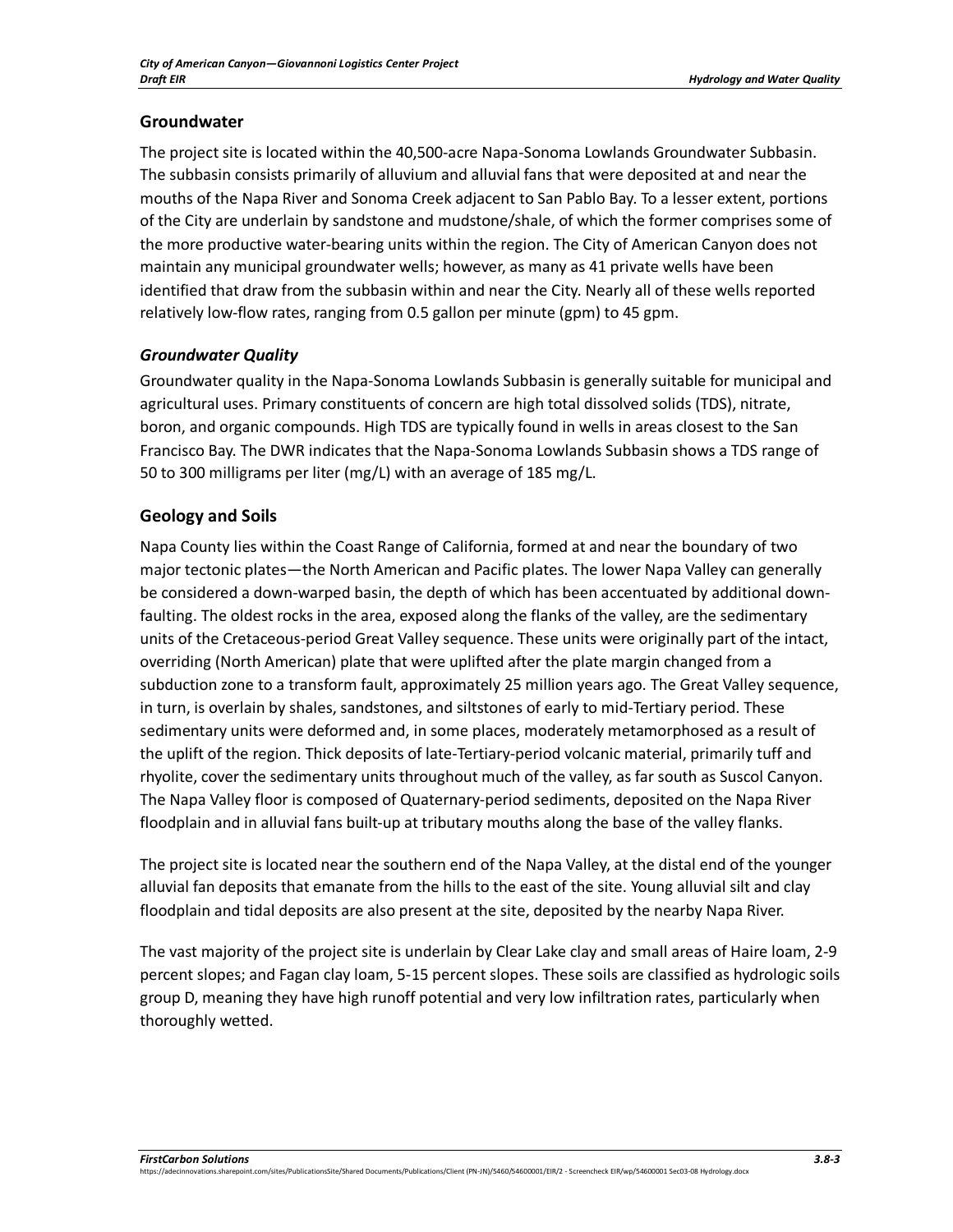# **3.8.3 - Regulatory Framework**

### **Federal**

### *Clean Water Act*

Section 303 of the Clean Water Act (CWA) requires states to adopt water quality standards for all surface waters of the United States. Water quality standards are typically numeric, although narrative criteria based upon biomonitoring methods may be employed where numerical standards cannot be established or where they are needed to supplement numerical standards (see description of the Porter-Cologne Water Quality Control Act, below). Standards are based on the designated beneficial use(s) of the water body. Where multiple uses exist, water quality standards must protect the most sensitive use.

Section 401 of the CWA requires any person applying for a federal permit or license that may result in the discharge of pollutants into waters of the United States (including wetlands) to obtain a state water quality certification. In California, such certifications are administered by the California State Water Resources Control Board (State Water Board) through the nine RWQCBs (see a description of state regulations below). In order to acquire certification, it must be demonstrated that the activity complies with all applicable water quality standards, limitations, and restrictions. No license or permit by a federal agency may be granted until 401 certification has been granted. Section 401 water quality certifications are typically required prior to obtaining a Section 404 permit from the United States Army Corps of Engineers (USACE).

Section 402 of the CWA mandates that certain types of construction activity comply with the requirements of National Pollutant Discharge Elimination System (NPDES) stormwater program. In California, any construction activity (with the exception of certain industrial activities, none of which are proposed for this project) that disturbs at least 1 acre is covered under the Construction General Permit issued by the State Water Board and implemented and enforced by RWQCBs.

Pursuant to Section 402 of the CWA and the Porter-Cologne Water Quality Control Act, municipal stormwater discharges in the City of American Canyon are regulated under the San Francisco Bay Region Municipal Regional Stormwater NPDES Permit, MS4 Order No. 2013-0001-DWQ (General Permit). In 1987, Congress amended the CWA to mandate controls on discharges from municipal separate storm sewer systems (MS4s). Acting under the federal mandate and the California Water Code, California RWQCBs require cities, towns, and counties to regulate activities that can result in pollutants entering their storm drains. All municipalities prohibit non-stormwater discharges to storm drains and require residents and businesses to use Best Management Practices (BMPs) to minimize the amount of pollutants in runoff. The Municipal Regional Permit is overseen by the San Francisco Bay RWQCB. On February 5, 2013, the State Water Board reissued the Phase II Stormwater NPDES Permit for small MS4s. Provision E.12, "Post-Construction Stormwater Management Program," mandates municipalities to require specified features and facilities—to control pollutant sources, runoff volumes, rates, and durations and to treat runoff before discharge from the site—be included in development plans of projects that create or replace 5,000 square feet or more impervious surface as conditions of issuing approvals and permits. The new requirements continue a progression of increasingly stringent requirements since 1989.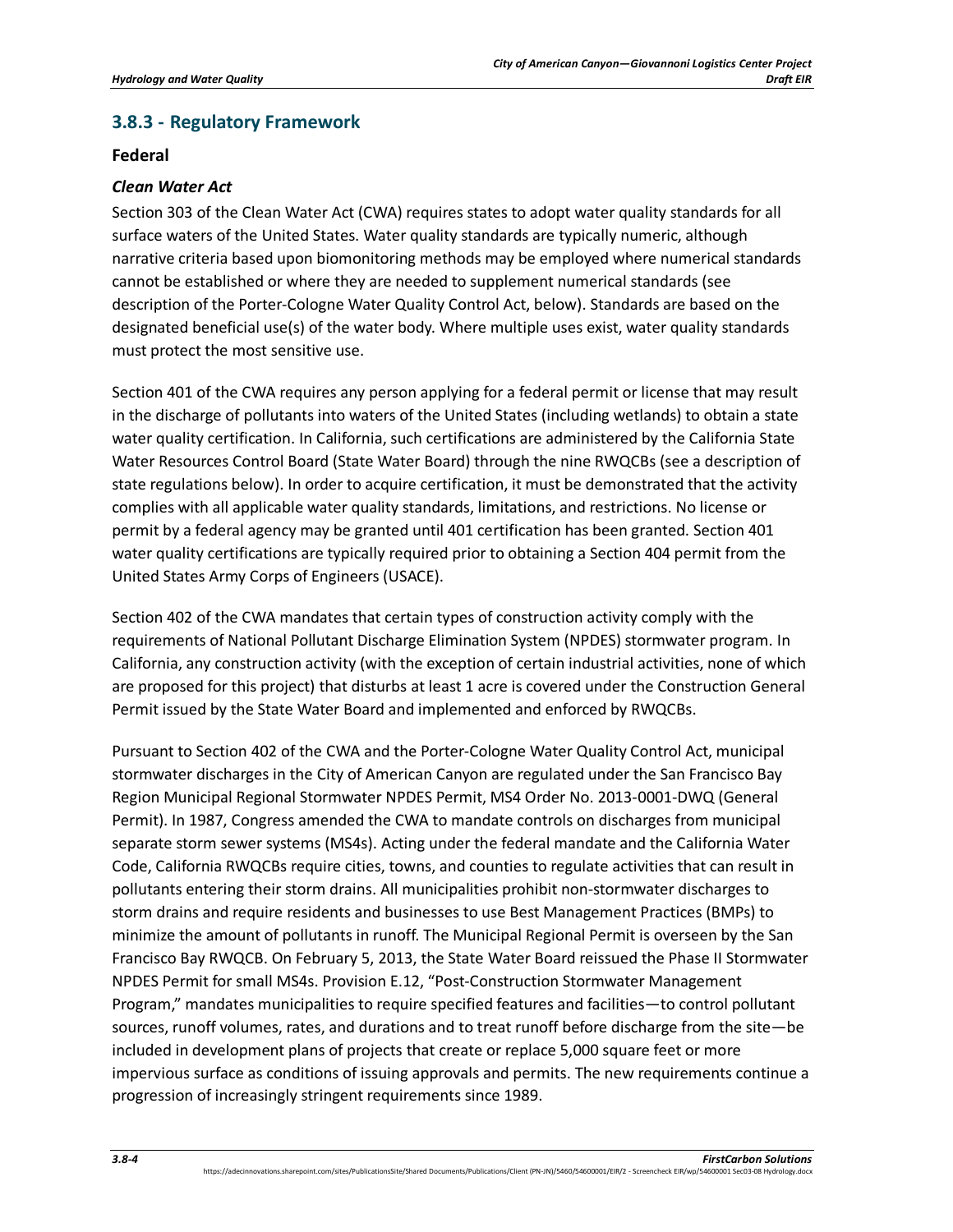Provision E.12 requires all municipal permittees to implement these requirements by June 30, 2015, to the extent allowed by applicable law. This includes projects requiring discretionary approvals that have not been deemed complete for processing and discretionary permit projects without vesting tentative maps that have not requested and received an extension of previously granted approvals.

In July of 2014, the Bay Area Stormwater Management Agencies Association (BASMAA), through the BASMAA Phase II Committee, created the BASMAA Manual to assist applicants for development approvals to prepare submittals to demonstrate that their project complies with the NPDES permit requirements. Applicants who seek development approvals for applicable projects should follow the manual when preparing their submittals. The manual is designed to ensure compliance with the requirements and promote integrated Low Impact Development (LID) design.

Section E.12.c of the General Permit pertains to LID and how it relates to hydromodification management. This Permit provision requires that stormwater discharges not cause an increase in the erosion potential of the receiving stream over the existing condition. Increases in runoff flow and volume must be managed so that the post-project runoff does not exceed estimated pre-project rates and durations, where such increased flow and/or volume is likely to cause increased potential for erosion of creek beds and banks, silt pollutant generation, or other adverse impacts on beneficial uses due to increased erosive force.

Section 404 of the CWA requires that a permit be obtained from the USACE prior to any activity associated with discharge of dredged or fill material into waters of the United States, including wetlands.

## *Floodplains*

The Federal Emergency Management Agency (FEMA) oversees floodplains and administers the National Flood Insurance Program (NFIP) adopted under the National Flood Insurance Act of 1968. The program makes federally subsidized flood insurance available to property owners within communities who participate in the program. Areas of special flood hazard (those subject to inundation by a 100-year flood) are identified by FEMA through regulatory flood maps titled Flood Insurance Rate Maps. The NFIP mandates that development cannot occur within the regulatory floodplain (typically the 100-year floodplain) if that development results in more than a 1-foot increase in flood elevation. In addition, development is not allowed in delineated floodways within the regulatory floodplain.

Federal Executive Order 11988 (Floodplain Management) addresses floodplain issues related to public safety, conservation, and economics. It generally requires federal agencies constructing, permitting, or funding a project in a floodplain to do the following:

- Avoid incompatible floodplain development,
- Be consistent with the standards and criteria of the NFIP, and
- Restore and preserve natural and beneficial floodplain values.

Executive Order 11990 requires federal agencies to follow avoidance, mitigation, and preservation procedures, with public input, before proposing new construction in wetlands. It generally requires: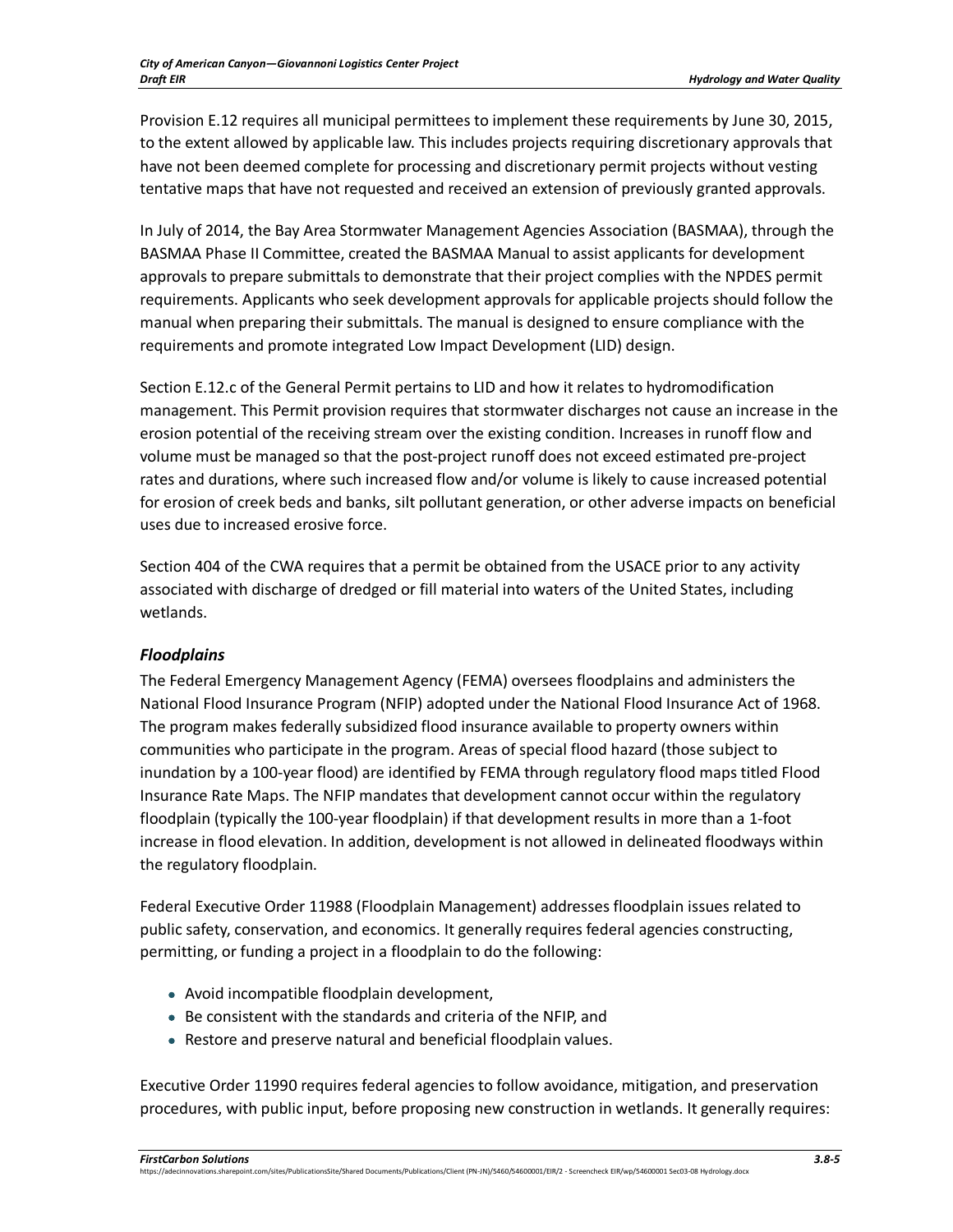- Avoidance of wetlands,
- Minimization of activities in wetlands, and
- Coordination with the USACE and CWA Section 404 regarding wetlands mitigation.

## **State**

## *Water Quality Statutes and Regulations*

Section 303(d) of the CWA requires that the State Water Board identify surface water bodies within California that do not meet established water quality standards. Once identified, the affected water body is included in the State Water Board "303(d) Listing of Impaired Water Bodies" and a comprehensive program must then be developed to limit the amount of pollutant discharges into that water body. This program includes the establishment of Total Maximum Daily Loads (TMDL) for pollutant discharges into the designated water body. The most recent 303(d) listing for California was approved by the United States Environmental Protection Agency (EPA) in 2010.

The Porter-Cologne Water Quality Control Act of 1969 authorized the State Water Board to provide comprehensive protection for California's waters through water allocation and water quality protection. The State Water Board implements the requirement of the CWA Section 303, indicating that water quality standards have to be set for certain waters by adopting water quality control plans under the Porter-Cologne Act. The Porter-Cologne Act established the responsibilities and authorities of the nine RWQCBs, which include preparing water quality plans for areas in the region, identifying water quality objectives, and issuing NPDES permits and Waste Discharge Requirements (WDRs). Water quality objectives are defined as limits or levels of water quality constituents and characteristics established for reasonable protection of beneficial uses or prevention of nuisance. The Porter-Cologne Act was later amended to provide the authority delegated from the EPA to issue NPDES permits. The RWQCB with jurisdiction over the project site is the San Francisco Bay Region.

Post-construction stormwater controls to satisfy requirements of the NPDES Program are permitted under the Phase II Small Municipal Separate Storm Sewer System (MS4) Permit (Order R2-2015- 0049). Facilities must be designed to evapotranspire, infiltrate, harvest/use, and bio treat stormwater. As of July 1, 2016, hydromodification management procedures are required.

Projects disturbing more than 1 acre of land during construction are required to comply with the Construction General Permit (Order No. 2009-0009-DWQ as amended by 2010-0014-DWQ, effective February 14, 2011; NPDES No. CAS000002). Construction General Permit activities are regulated at a local level by the RWQCB pursuant to a general permit. No site-specific authorization is needed. To obtain coverage under the Construction General Permit, a project applicant must provide a Notice of Intent (NOI), a Storm Water Pollution Prevention Plan (SWPPP), and other documents required by Attachment B of the Construction General Permit. Activities subject to the Construction General Permit include clearing, grading, and disturbances to the ground, such as grubbing or excavation.

The Construction General Permit uses a risk-based permitting approach and mandates certain requirements based on the project risk level (Level 1, Level 2, or Level 3). The project risk level is based on the risk of sediment discharge and the receiving water risk. The sediment discharge risk depends on project location and timing (such as wet season versus dry season activities). The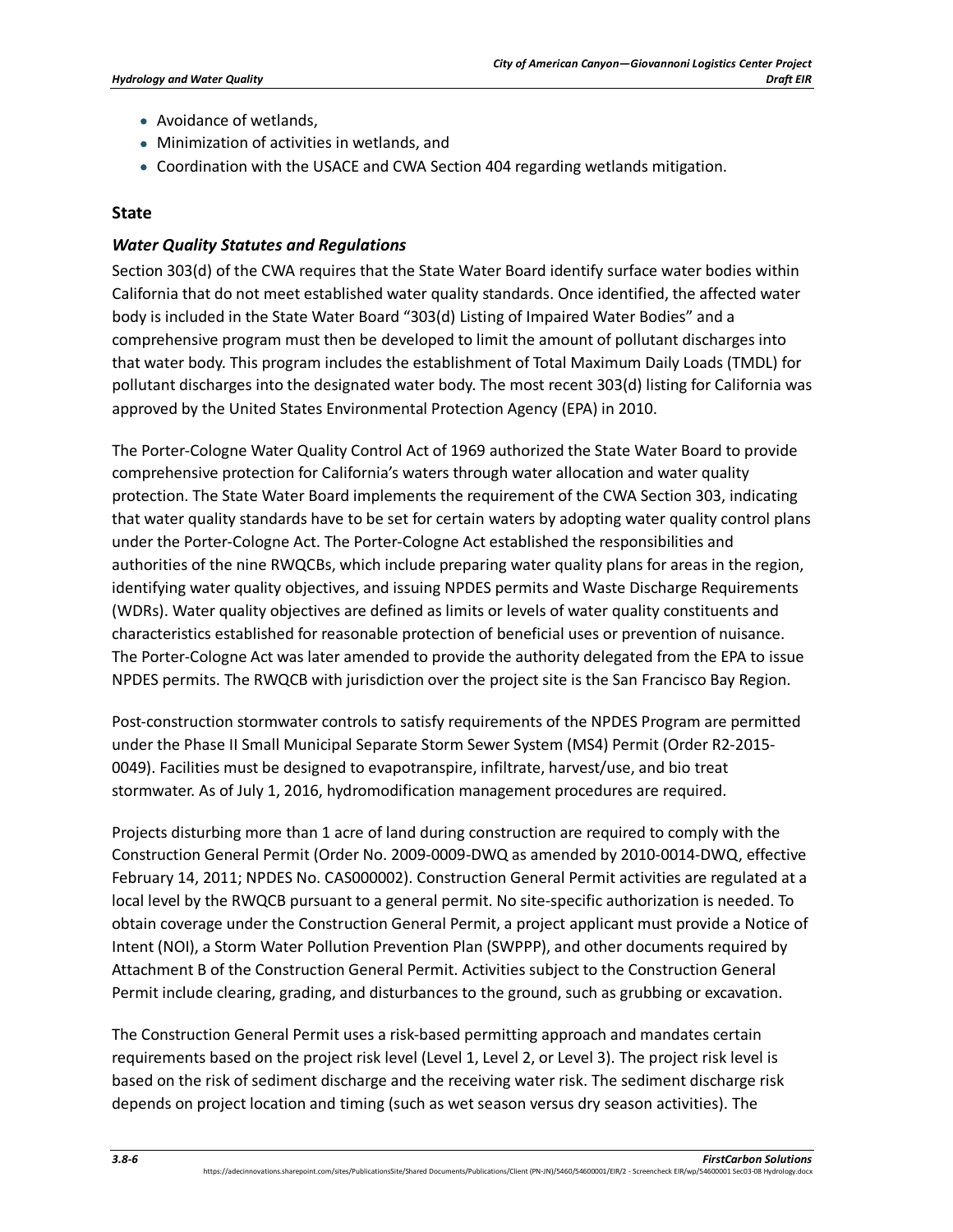receiving water risk depends on whether the project would discharge to a sediment-sensitive receiving water. The determination of the project risk level would be made when the NOI is filed (once more details of the timing of the construction activity are known).

The performance standard in the Construction General Permit is that dischargers minimize or prevent pollutants in stormwater discharges and authorized non-stormwater discharges through the use of controls, structures, and BMPs. A SWPPP must be prepared by a qualified SWPPP developer that meets the certification requirements in the Construction General Permit. The purpose of the SWPPP is (1) to help identify the sources of sediment and other pollutants that could affect the quality of stormwater discharges, and (2) to describe and ensure the implementation of BMPs to reduce or eliminate sediment and other pollutants in stormwater as well as non-stormwater discharges resulting from construction activity. Examples of BMPs include silt fencing, street sweeping, and inspection. Operation of BMPs must be overseen by a qualified SWPPP practitioner who meets the requirements outlined in the permit.

Section 1600–1616 of the California Fish and Game Code requires that the California Department of Fish and Wildlife (CDFW) be notified of activity that will: substantially divert or obstruct the natural flow of any river, stream, or lake; or substantially change or use any material from the bed, channel, or bank of any river, stream, or lake; or deposit or dispose of debris, waste, or other material containing crumbled, flaked, or ground pavement where it may pass into any river, stream, or lake. If CDFW determines that the activity may substantially adversely affect fish and wildlife resources, a Lake or Streambed Alteration Agreement will be prepared that outlines reasonable conditions necessary to protect natural resources threatened by the proposed activity.

## *Stormwater Guidance Publications*

California Stormwater Quality Association (CASQA), a professional organization, has published guidance for stormwater management. The organization's Stormwater Best Management Handbook provides guidance for compliance with State stormwater regulations for construction. The Handbook provides detailed monitoring guidance and inspection forms, including a SWPPP Template. The Handbook addresses selection and implementation of BMPs to eliminate or to reduce the discharge of pollutants and control or reduce impacts to the hydrologic cycle associated with development and redevelopment activities.

The California Department of Transportation (Caltrans) also has published a Stormwater Quality Handbook Construction Site Best Management Practices Manual that provides similar guidance for transportation projects.

## **Local**

# *City of American Canyon*

## *General Plan*

The City of American Canyon General Plan sets forth the following guiding and implementing policies relevant to hydrology and water quality:

https://adecinnovations.sharepoint.com/sites/PublicationsSite/Shared Documents/Publications/Client (PN-JN)/5460/54600001/EIR/2 - Screencheck EIR/wp/54600001 Sec03-08 Hydrology.docx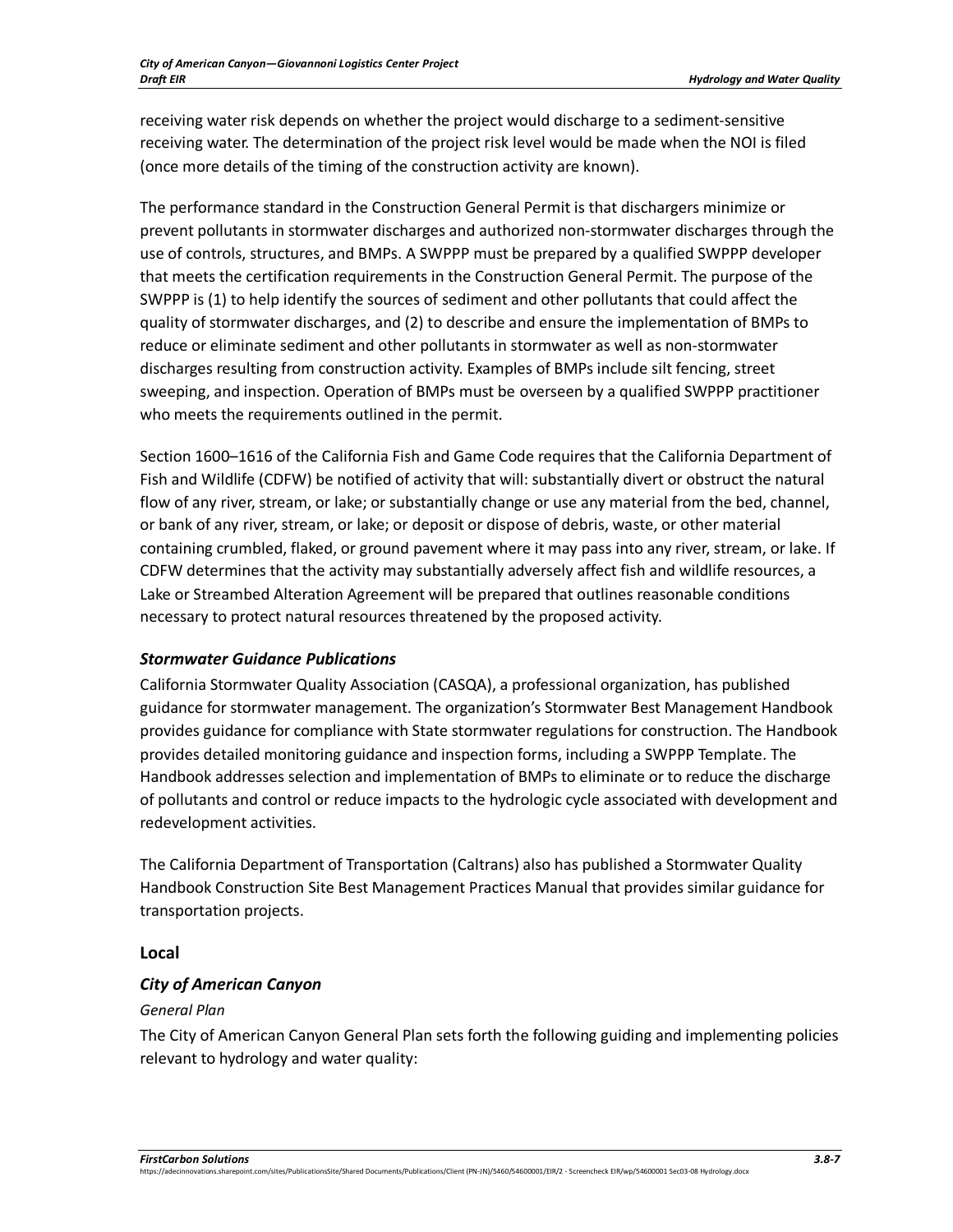- **Goal 10** Protect the lives and property of American Canyon's residents and visitors from flood hazards.
- **Objective 10.1** Design both new development and redevelopment projects in a manner that minimizes hazards associated with flooding.

*Policies*

- **Policy 10.1.1** Retain and enhance natural watercourses, including perennial and intermittent streams, as the City's primary flood control channels whenever feasible.
- **Policy 10.1.4** Ensure that stormwater drainage is designed for peak flow conditions.
- **Policy 10.1.5** Prohibit the development of structures designed for human occupancy within the 100-year floodplain, unless flood hazards are adequately mitigated. Mitigation can be accomplished by building foundations a minimum of one (1) foot above the 100 year flood elevation, or by other means approved by the City Engineer.
- **Policy 10.1.12** Require that proposed developments within the 100-year floodplain submit information regarding the flood hazard prepared by a qualified Civil Engineer or Hydrologist.
- **Policy 10.1.13** Require that proposed developments within the 100-year floodplain submit plans to adequately mitigate flood hazards and demonstrate that such improvements will not create or increase downstream or upstream flood hazards.

#### *Stormwater Management*

As required under State Water Board Order No. 2013-001 DWQ, the City of American Canyon maintains a Storm Water Management Plan (SWMP) (NPDES Permit No. CAS 612007). As one element of that Program, the City requires regulated projects to address post-construction stormwater quality. The City of American Canyon requires regulated projects, such as this one, to prepare a Stormwater Control Plan in accordance with the Bay Area Stormwater Management Agencies Association–Post Construction Manual. The Stormwater Control Plan must include postconstruction stormwater treatment measures such as bioretention facilities and source control BMPs. The SWMP must also address ongoing maintenances of those facilities.

A Stormwater Control Plan and a Stormwater BMP Operations and Maintenance Plan will be required for the proposed project in accordance with the Bay Area Stormwater Management Agencies Association–Post Construction Manual. The proposed project would also incorporate LID design strategies including bioretention and inlet markings.

In addition, the City requires that a Preliminary Hydrology and Hydraulics Study be prepared to determine whether there are significant impacts. Storm drain design is required to conform to Section 4 of the City's Engineering Standard Plans and Specifications for Public Improvements. Those standards require, among other things, that post-development runoff be no greater than 90 percent of pre-development runoff.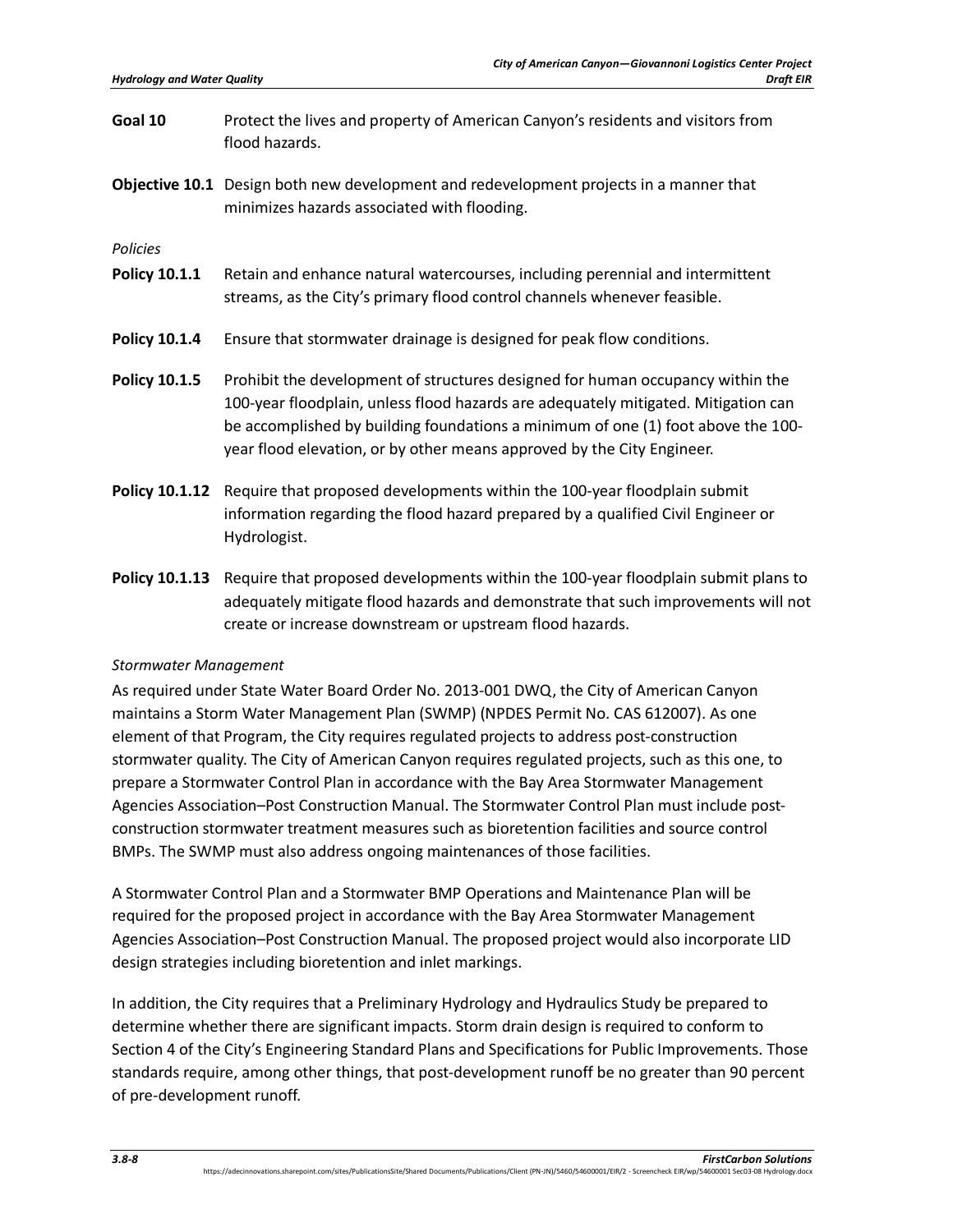# **3.8.4 - Methodology**

Balance Hydrologics prepared a Preliminary Hydrologic and Hydraulic Modeling Memo that assessed and outlined how the changes in existing and proposed land cover, along with the proposed construction of Devlin Road, will impact the hydrology and hydraulics of the creek directly downstream of the project area and along the reach to its confluence with the Napa River. The memo is provided in Appendix F.

Additional information was provided by site reconnaissance, review of project plans, and review of resources including the City of American Canyon General Plan, the DWR Bulletin 118, the CWA 303(d) list, and the Western Regional Climate Center.

# **3.8.5 - Thresholds of Significance**

Appendix G to the CEQA Guidelines is a sample Initial Study Checklist that includes questions for determining whether impacts related to utilities and service systems are significant. These questions reflect the input of planning and environmental professionals at the Governor's Office of Planning and Research and the California Natural Resources Agency, based on input from stakeholder groups and experts in various other governmental agencies, nonprofits, and leading environmental consulting firms. As a result, many lead agencies derive their significance criteria from the questions posed in Appendix G. The City has chosen to do so for this project. Thus, the proposed project would have a significant effect if it would:

- a) Violate any water quality standards or waste discharge requirements or otherwise substantially degrade surface or ground water quality;
- b) Substantially decrease groundwater supplies or interfere substantially with groundwater recharge such that the project may impede sustainable groundwater management of the basin;
- c) Substantially alter the existing drainage pattern of area, including through the alteration of the course of a stream or river or through the addition of impervious surfaces, in a manner which would:
	- (i) result in substantial erosion or siltation on- or off-site;
	- (ii) substantially increase the rate or amount of surface runoff in a manner which would result in flooding on- or off-site;
	- (iii) create or contribute runoff water which would exceed the capacity of existing or planned stormwater drainage systems or provide substantial additional sources of polluted runoff; or
	- (iv) impede or redirect flood flows;
- d) In flood hazard, tsunami, or seiche zones, risk release of pollutants due to project inundation; or
- e) Conflict with or obstruct implementation of a water quality control plan or sustainable groundwater management plan.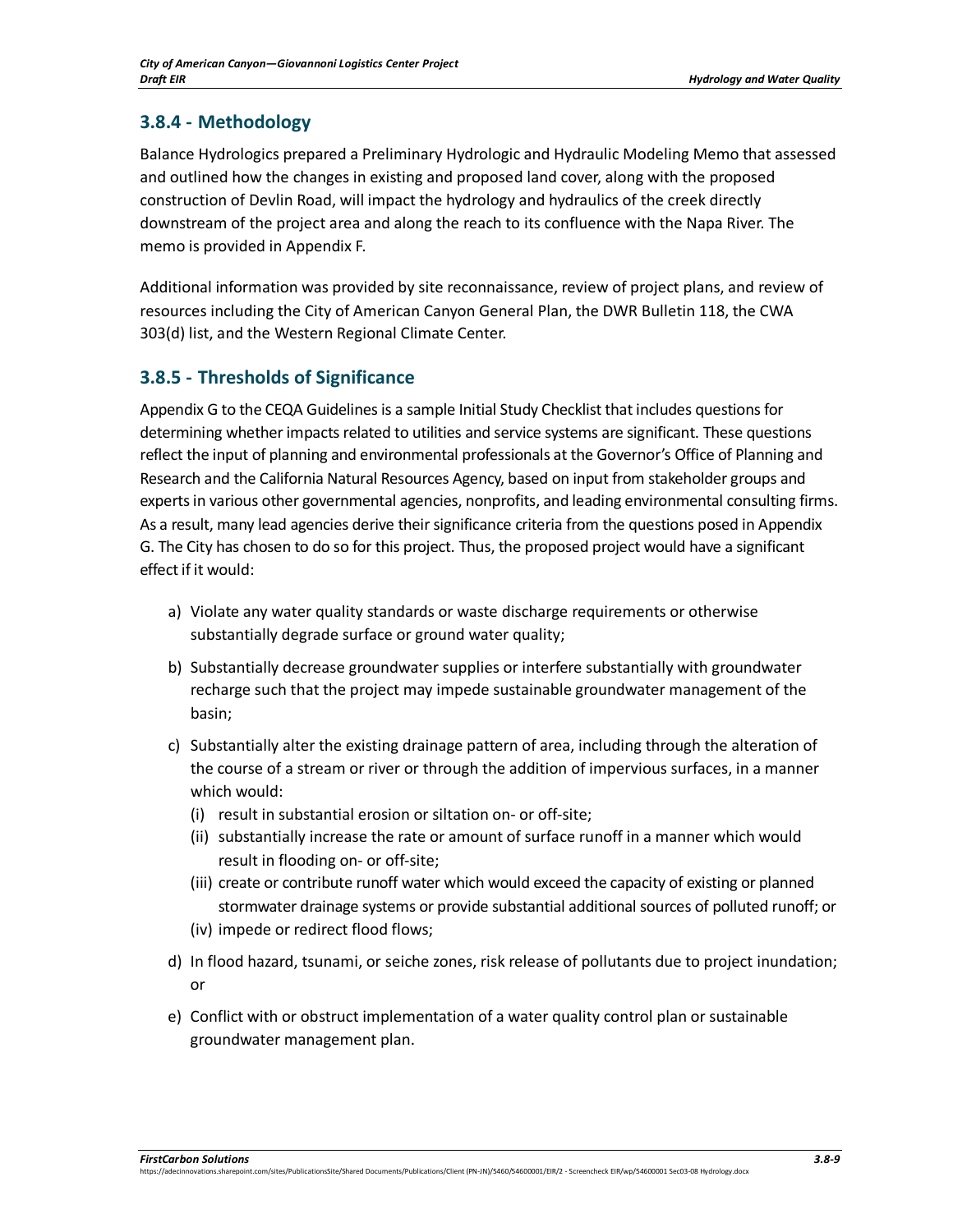## **3.8.6 - Project Impacts and Mitigation Measures**

This section discusses potential impacts associated with the development of the project and provides mitigation measures where appropriate.

| <b>Water Quality</b> |  |  |
|----------------------|--|--|
|----------------------|--|--|

| Impact HYD-1: | Construction activities and changes to drainage patterns associated with the   |
|---------------|--------------------------------------------------------------------------------|
|               | proposed project may degrade surface water quality in downstream water bodies. |

#### *Impact Analysis*

#### *Phases 1 and 2*

This analysis assesses the potential for the proposed project to degrade surface water quality in downstream water bodies.

The potential for the proposed project to degrade water quality arises from (1) short-term land disturbance from construction activities and presence of contaminants associated with construction machinery, and (2) long-term changes to land use and drainage patterns that may increase the delivery of sediments, nutrients, organic compounds, trash/debris, and other contaminants to waterways tributary to the Napa River. Left unabated, increased loading of such pollutants could cause geomorphic change in downstream channel reaches, degrade habitat, and undermine TMDL and other water quality requirements.

Construction activities would disturb approximately 163 acres of the project site and include grading, building construction, paving, and utility installation. Construction would require the use of gasoline and diesel-powered heavy equipment, such as bulldozers, backhoes, water pumps, and air compressors. Chemicals, such as gasoline, diesel fuel, lubricating oil, hydraulic oil, lubricating grease, automatic transmission fluid, paints, solvents, glues, and other substances, could be used during construction. An accidental release of any of these substances could degrade the quality of the surface water runoff and adversely affect receiving waters. As such, Mitigation Measure (MM) HYD-1a is proposed, requiring the development and implementation of a SWPPP to outline site-specific stormwater quality control measures (such as Best Management Practices [BMPs]) during construction activities to prevent pollutants from entering downstream waterways. With implementation of MM HYD-1a, impacts would be reduced to a less than significant level.

Post-construction, typical urban contaminants associated with roadways, parking areas, and rooftops will be introduced to the project site. Moreover, the increase in impervious area increases the efficiency by which sediment and other pollutants are delivered downstream. Concentration of flow by the storm drain system could increase the erosive energy of flows, thereby increasing sediment supply from the project site. Runoff from landscaped areas may also contain residual pesticides and nutrients. Consequently, there is potential for long-term degradation of runoff water quality from the implementation of the project.

The project proposes the following post-construction stormwater management features, according to a three-tiered LID/BMP design approach: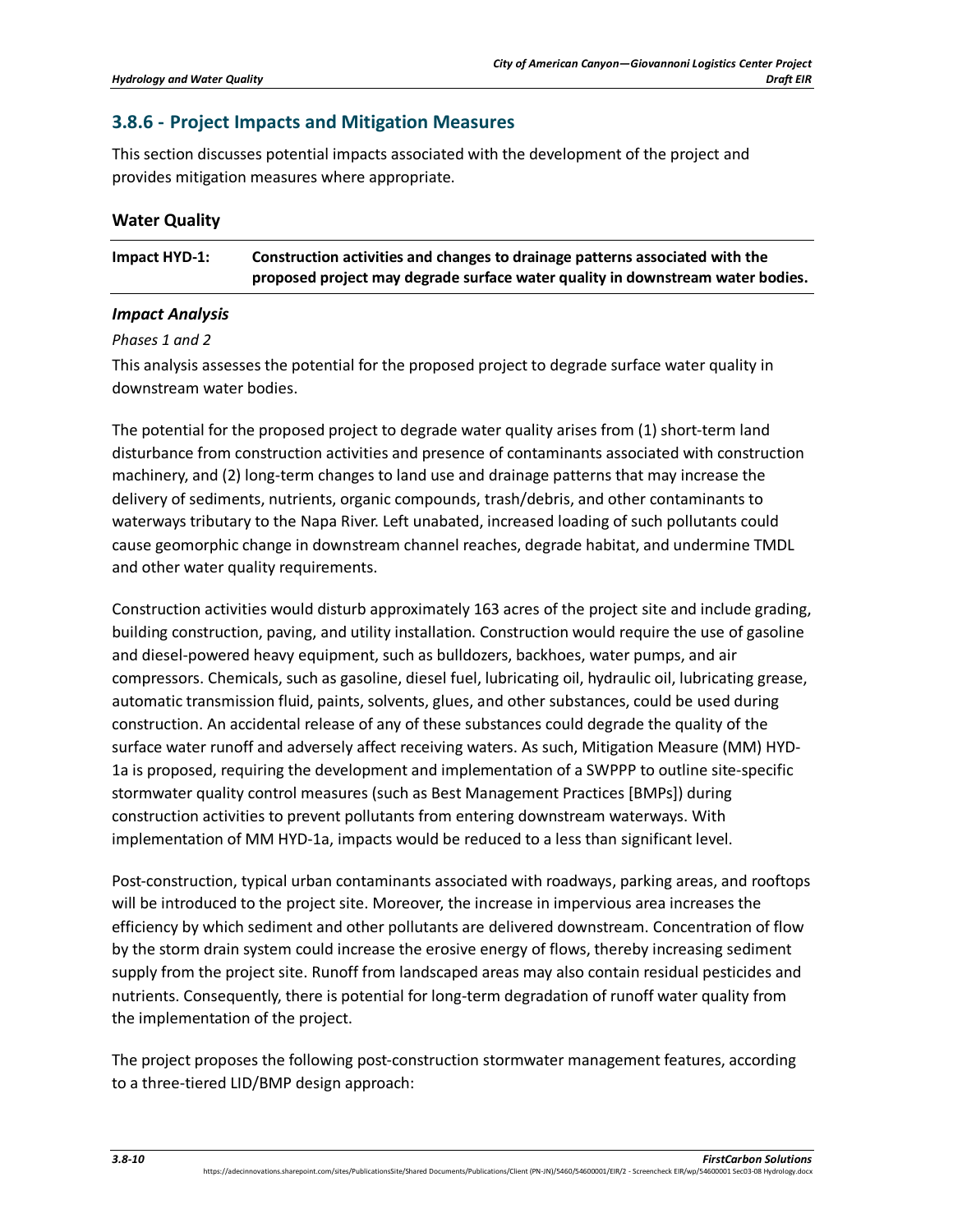- The purpose of site design BMPs is to maintain pre-development runoff characteristics, protect sensitive resource areas, and attempt to minimize new impervious areas. The site has been designed to limit the amount of disturbed area and new impervious areas.
- Source control BMPs use structural controls and operational procedures to limit pollutants at their source. The project would implement the following source control BMPs: mark "No Dumping! Flows to River" on storm drain inlets; plumb interior floor drains to sanitary sewer; carefully manage pesticide use for landscaped areas; post "Do Not Dump Hazardous Materials Here" on refuse areas; utilize enclosed trash compactors; grade loading docks to minimize run-on and contain spills; and drain parking areas to bioretention planters.
- Treatment control BMPs are designed to reduce the amount of pollutants in stormwater and to reduce runoff rates or volumes. All new impervious areas will be routed through either a bioretention basin or an infiltration planter. The floors of bioretention basins will be amended with a layer of gravel overlain by a layer of specialized biosoil. The biosoil will be a sandy loam material to promote infiltration while allowing for vegetation to establish. An underdrain will be installed to facilitate infiltration as the local soils have low infiltration potential. Bioretention basins have been configured to drain within 48 hours to prevent vector concerns.

Additionally, the wetland preserve would facilitate the natural sequestration of pollutants of stormwater leaving the project site.

MM HYD-1b is proposed requiring (1) that the Stormwater Control Plan be reviewed and verified by the City of American Canyon to ensure the proposed stormwater controls are adequate pursuant to the requirements Order No. R2-2015-0049 (or more recent permit), and (2) that an operation and maintenance program is in place to ensure the long-term functionality of the stormwater controls. The various RWQCBs have evaluated the effectiveness of the types of BMPs required by MM HYD-1b and have determined that BMPs are known to be effective in protecting receiving waters. Thus, there is a high degree of certainty that the proposed project would not exacerbate the existing water quality status of the Napa River. Impacts would be less than significant with mitigation.

### *Level of Significance Before Mitigation*

Potentially significant impact.

## *Mitigation Measures*

**MM HYD-1a** Prior to issuance of grading permits for the proposed project, the applicant shall submit to the City of American Canyon for review and approval a Storm Water Pollution Prevention Plan (SWPPP) in accordance with the requirements of the statewide Construction General Permit. The SWPPP shall be designed to address the following objectives: (1) all pollutants and their sources (e.g., runoff), including sources of sediment associated with construction, construction site erosion, and all other activities associated with construction activity, are controlled; (2) where not otherwise required to be under a Regional Water Quality Control Board (RWQCB) permit, all non-stormwater discharges are identified and either eliminated, controlled, or treated; (3) site Best Management Practices (BMPs) (e.g., silt fencing,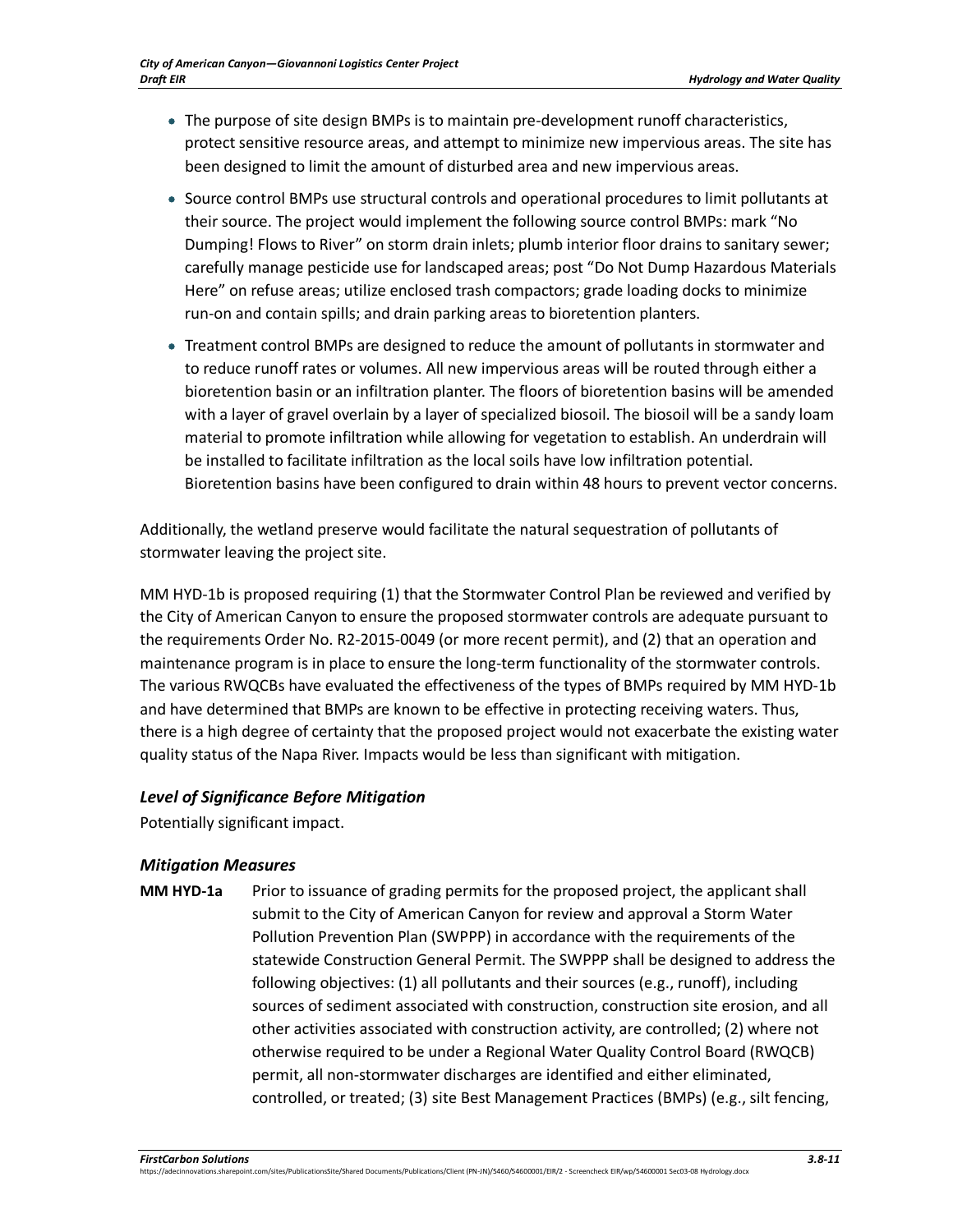street sweeping, routine inspection, etc.) are effective and result in the reduction or elimination of pollutants in stormwater discharges and authorized non-stormwater discharges from construction activity; and (4) stabilization BMPs are installed to reduce or eliminate pollutants after construction are completed. The SWPPP shall be prepared by a qualified SWPPP developer. The SWPPP shall include the minimum BMPs required for the identified Risk Level. BMP implementation shall be consistent with the BMP requirements in the most recent version of the California Stormwater Quality Association (CASQA) Stormwater Best Management Handbook–Construction or the California Department of Transportation (Caltrans) Stormwater Quality Handbook Construction Site BMPs Manual. The SWPPP shall be implemented during construction.

**MM HYD-1b** Prior to the issuance of building permits, the project applicant shall submit a Stormwater Control Plan to the City of American Canyon for review and approval. The plan shall be developed using the California Stormwater Quality Association (CASQA) "New Development and Redevelopment Handbook" and include the applicable provisions of Section C.3 of the San Francisco Bay Regional Water Quality Control Board (RWQCB) Municipal Regional Permit (Order No. R2-2015-0049, NPDES Permit No. CAS612008 (or more recent permit). The Stormwater Control Plan shall identify pollution prevention measures and Best Management Practices (BMPs) to control stormwater pollution from operational activities and facilities and provide maintenance in perpetuity. The Stormwater Control Plan shall include Low Impact Development (LID) design concepts, as well as concepts that accomplish a "first flush" objective that would remove contaminants from the first 2 inches of stormwater before it enters area waterways. The project applicant shall also prepare and submit an Operations and Maintenance Agreement to the City, identifying procedures to ensure stormwater quality control measures work properly during operations.

### *Level of Significance After Mitigation*

Less than significant impact.

### **Groundwater**

**Impact HYD-2: The proposed project would not deplete groundwater supplies or interfere substantially with groundwater recharge.** 

### **Impact Analysis**

#### *Phases 1 and 2*

This analysis assesses the potential for the proposed project to deplete groundwater supplies or interfere substantially with groundwater recharge.

#### **Groundwater Overdraft**

The proposed project would be served with potable water service provided by the City of American Canyon; the proposed project would not rely groundwater wells as a water supply source. Therefore,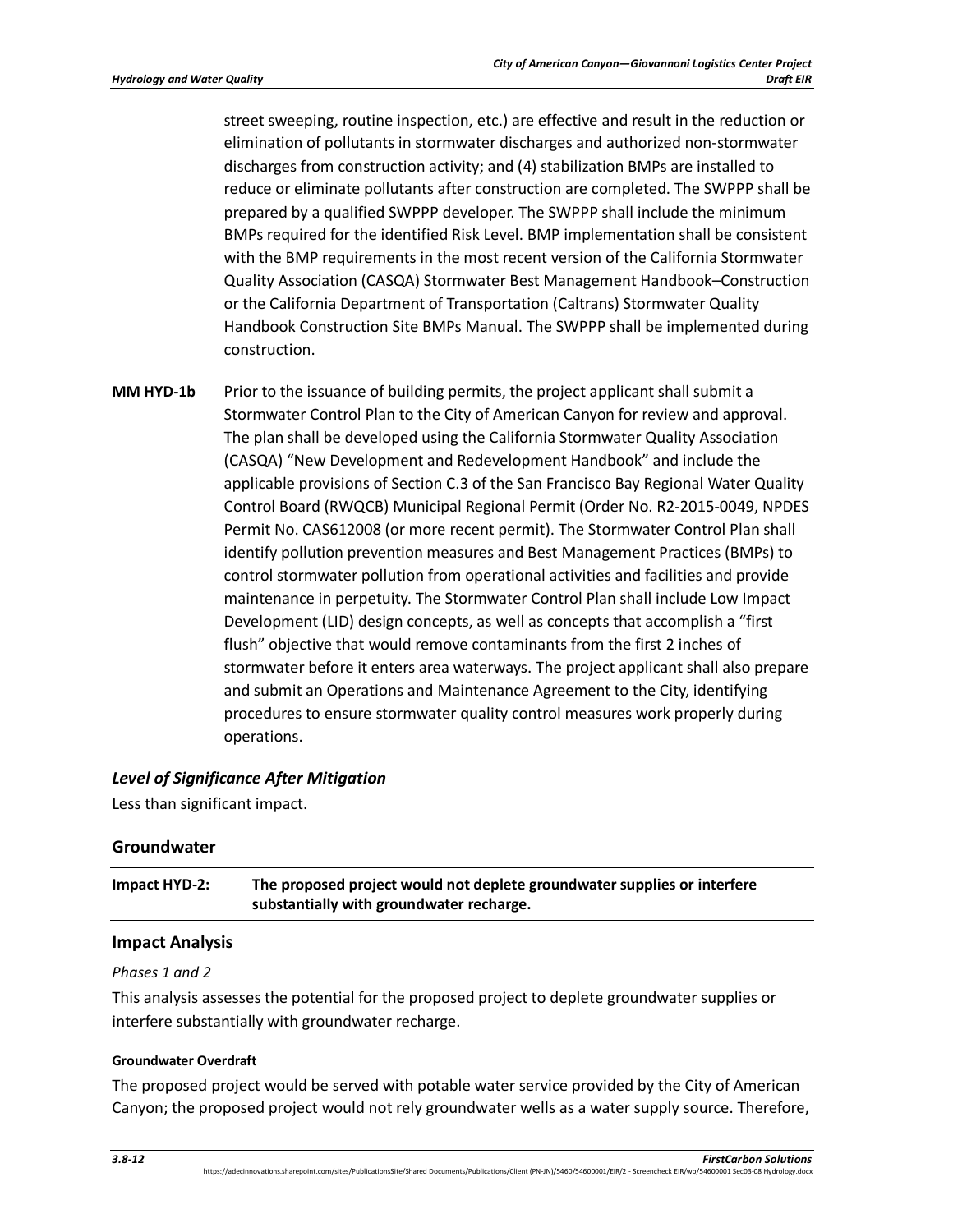the proposed project would not exacerbate groundwater overdraft (to the extent that it exists) or conflict with the provisions of a sustainable groundwater management plan. Impacts would be less than significant.

#### **Groundwater Recharge**

The proposed project would result in an increase in additional pervious surfaces. However, the project site is at a relatively low elevation and is near the Napa River; thus, groundwater levels tend to be high and soils in the lowest portions of the site are often saturated. Accordingly, the groundwater water recharge potential of the project site would be limited. For these reasons, impacts to groundwater recharge would be less than significant.

## *Level of Significance Before Mitigation*

Less than significant impact.

### *Mitigation Measures*

No mitigation is necessary.

## *Level of Significance After Mitigation*

Less than significant impact.

### **Drainage**

**Impact HYD-3: The proposed project would not create or contribute runoff water that would exceed the capacity of existing or planned stormwater drainage systems.** 

### *Impact Analysis*

### *Phases 1 and 2*

This impact assesses the potential for the proposed project to create or contribute runoff water that would exceed the capacity of existing or planned stormwater drainage systems or cause flooding onor off-site.

The proposed project would result in the development of 2.4 million square feet of new industrial development and infrastructure on 163 acres of the project site. The remaining 45 acres would be preserved as open space. Thus, the proposed project would increase the amount of impervious surface coverage on the project site and would create the potential for increased runoff leaving the project site that may create potential flooding conditions in downstream waterways.

The proposed project would install a storm drainage system designed for a 15-year storm event. Inlets would capture surface runoff, where it would enter an underground piping system that would convey stormwater to one of four basins. The basins would provide 110,766 square feet (2.6 acres) of stormwater retention.

In accordance with applicable provisions of Section C.3 of the San Francisco Bay RWQCB Municipal Regional Permit (Order No. R2-2015-0049, NPDES Permit No. CAS612008 (or more recent permit) as required under MM HYD-1b, the proposed project would implement LID stormwater management